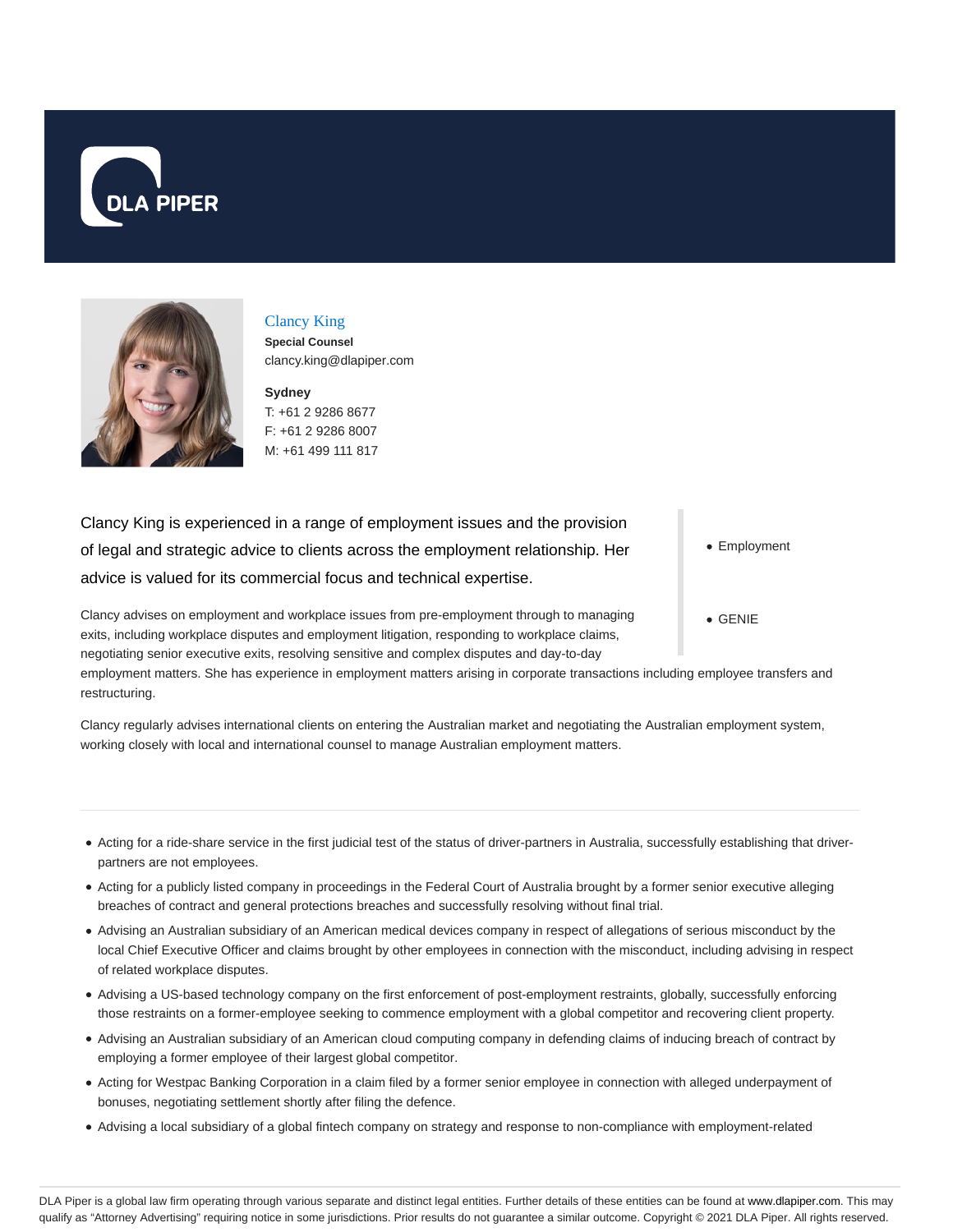obligations.

- Acting for a ride-share service in a range of unfair dismissal, general protections and discrimination claims in various jurisdictions.
- Advising a global software provider on an investigation and management of allegations of sexual harassment and related misconduct by a sales employee at an international conference, including management of related termination and resolution of related proceedings.
- Advising a global information technology services company on employment aspects of a global restructure, including drafting relevant documentation and coordinating local counsel across six jurisdictions.

## **CREDENTIALS**

# Professional Qualifications

- Solicitor of the Supreme Court of New South Wales
- Solicitor of the High Court of Australia

# **Recognitions**

Clancy is recognised by Legal 500 Australia for Labour and Employment, as a senior associate that "works unbelievably hard to make sure her clients get the best outcome."

# **Education**

- The College of Law, Graduate Diploma in Legal Practice, 2013
- University of New South Wales, Juris Doctor, First Class Honours, 2012
- University of Technology, Sydney, Bachelor of Arts in Communications, 2009

## INSIGHTS

# **Publications**

**What does the change in the Australian Government mean for employers?**

### 26 May 2022

This week has seen a change in Australian Government, that will have significant impacts for employers across all sectors. In the lead up to the election, the Australian Labor Party committed to introducing a range of major legislative reforms across the employment and industrial relations landscape. If implemented, these changes will significantly transform the industrial relations landscape and create several new challenges and regulatory obligations for employers.

**Refusing the jab, a valid reason for dismissal in Australia**

#### 29 September 2021

In Australia, the ability for employers to mandate vaccinations in their workplaces is a controversial issue that has obtained considerable attention in the wake of the COVID-19 pandemic. On Monday, 27 September 2021, the Full Bench of the Fair Work Commission upheld the dismissal of an unvaccinated worker.

**COVID 19 Vaccination Alert - Updated Guidance for Australian Employers**

DLA Piper is a global law firm operating through various separate and distinct legal entities. Further details of these entities can be found at www.dlapiper.com. This may qualify as "Attorney Advertising" requiring notice in some jurisdictions. Prior results do not guarantee a similar outcome. Copyright @ 2021 DLA Piper. All rights reserved.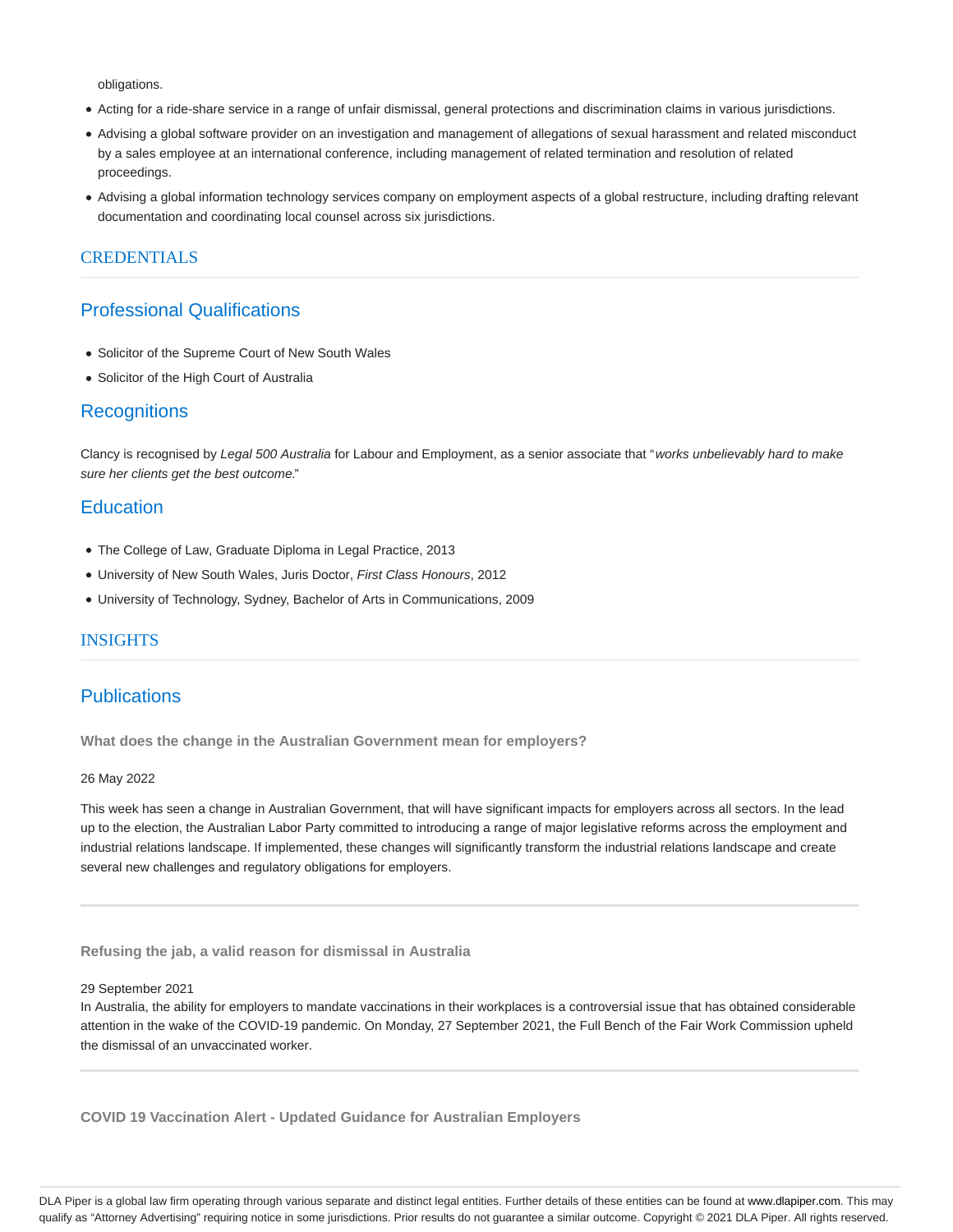25 February 2021

The majority of Australian employers will not be able to require employees to receive the COVID-19 vaccine, following updated guidance on vaccinations in the workplace provided by the Fair Work Ombudsman (FWO) and Safe Work Australia (SWA).

**Redundancy Series: Varying redundancy pay – making an application to the FWC**

30 September 2020 Australia Redundancy Series

The Fair Work Act 2009 (Cth) provides a mechanism by which an employer can make an application to the Fair Work Commission to vary the amount of redundancy pay that must be paid to the employee. Employers can seek that the amount be reduced to a lower amount or reduced to zero.

In the sixth part of this redundancy series, we look at where an employer can make an application to vary redundancy pay on the basis that the employer cannot pay the amount.

**Redundancy Series: Varying redundancy pay – what you need to know**

8 September 2020 Australia Redundancy Series

In most instances, if an employee's employment is terminated due to redundancy, that employee will be entitled to redundancy pay of 4-16 weeks' base rate of pay, depending on their period of service .

In the fifth part of this redundancy series, we set out the key principles of varying redundancy pay.

**Working from home in Australia**

8 September 2020

The Australian Fair Work Commission has released a Draft Award Flexibility Schedule in self-described effort to promote discussion about ways in which flexibility can be introduced into modern awards to assist businesses and industries impacted by COVID-19.

**Redundancy Series: Redeployment**

10 August 2020 Australia Redundancy Series

When considering and implementing redundancies, it is critical that employers understand the applicable processes to implement redundancies and best protect the business from claims. Getting redeployment right is essential to defeating an unfair dismissal claim.

In the fourth part of this redundancy series, we set out the key principles of redeployment.

**Australia: New COVID-19 paid pandemic leave entitlement for certain workers**

28 July 2020

DLA Piper is a global law firm operating through various separate and distinct legal entities. Further details of these entities can be found at www.dlapiper.com. This may qualify as "Attorney Advertising" requiring notice in some jurisdictions. Prior results do not guarantee a similar outcome. Copyright @ 2021 DLA Piper. All rights reserved.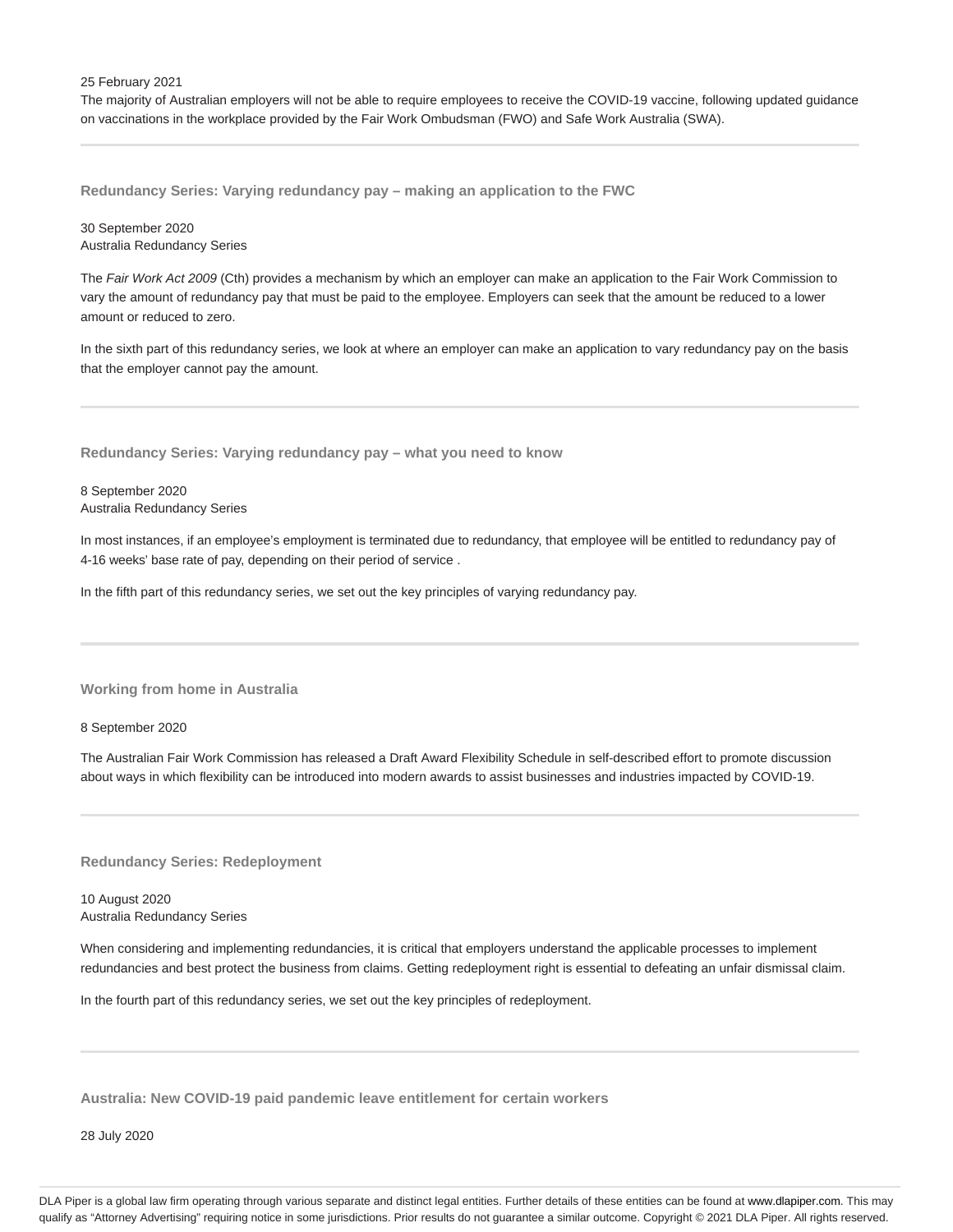The Fair Work Commission (FWC) has determined to provide an entitlement to two weeks' paid 'pandemic leave' to certain aged care workers. The changes have been made in response to the worsening outbreak of COVID-19 across Victoria and the impact that is having on workers in the aged care industry.

The DLA Piper employment team has extensive experience in assisting employers with award compliance and responding to and staying abreast of changes that have been made to workplace laws in response to COVID-19. Please do not hesitate to reach out to our team who would be more than happy to discuss this topic with you.

**Redundancy Series: Consultation lessons from ASU v Auscript Australasia**

14 July 2020 Australia Redundancy Series

The failure to comply with consultation obligations can have serious ramifications for an employer attempting to implement redundancies. It can result in the Fair Work Commission (**FWC**), Australia's employment tribunal, issuing orders which delay or prevent the implementation of redundancies, leading to significant cost and disruption within the business and the workforce.

In the third part of this redundancy series, we review the decision of ASU v Auscript Australasia Pty Ltd and set out its key lessons.

# **NEWS**

**DLA Piper advises Realbase on its acquisition by Domain Group for consideration of up to \$230 million**

### 4/4/2022

Global law firm DLA Piper is pleased to have advised Realbase Pty Ltd, the largest real estate campaign management technology platform in Australia and New Zealand, on its sale to the Domain Group (ASX:DHG) for consideration of up to \$230 million.

**DLA Piper advises Ares on AUD 428 million sale of AMP PrivateMarketsCo Infrastructure Debt Investment Management Platform**

### 2/10/2022

Global law firm DLA Piper has advised NYSE-listed Ares (NYSE:ARES) on its subsidiary's AUD 428 million acquisition of AMP's PrivateMarketsCo Infrastructure Debt Platform, one of the largest infrastructure debt investment management platforms globally.

"AMP's PrivateMarketsCo Infrastructure Debt Platform is highly complementary with Ares' leading private credit franchise," said Martin Jamieson, Head of Investment Management & Funds, Australia, DLA Piper.

**DLA Piper advises UK-based sawmiller on strategic acquisition**

### 2/8/2022

DLA Piper has advised Scottish sawmilling company James Jones & Sons Limited on their acquisition of approximately 60 per cent of the family-owned Hyne Timber business, a sixth generation, family owned company with an annual turnover of AUD\$380M in the year ending 30th June 2021.

DLA Piper is a global law firm operating through various separate and distinct legal entities. Further details of these entities can be found at www.dlapiper.com. This may qualify as "Attorney Advertising" requiring notice in some jurisdictions. Prior results do not guarantee a similar outcome. Copyright @ 2021 DLA Piper. All rights reserved.